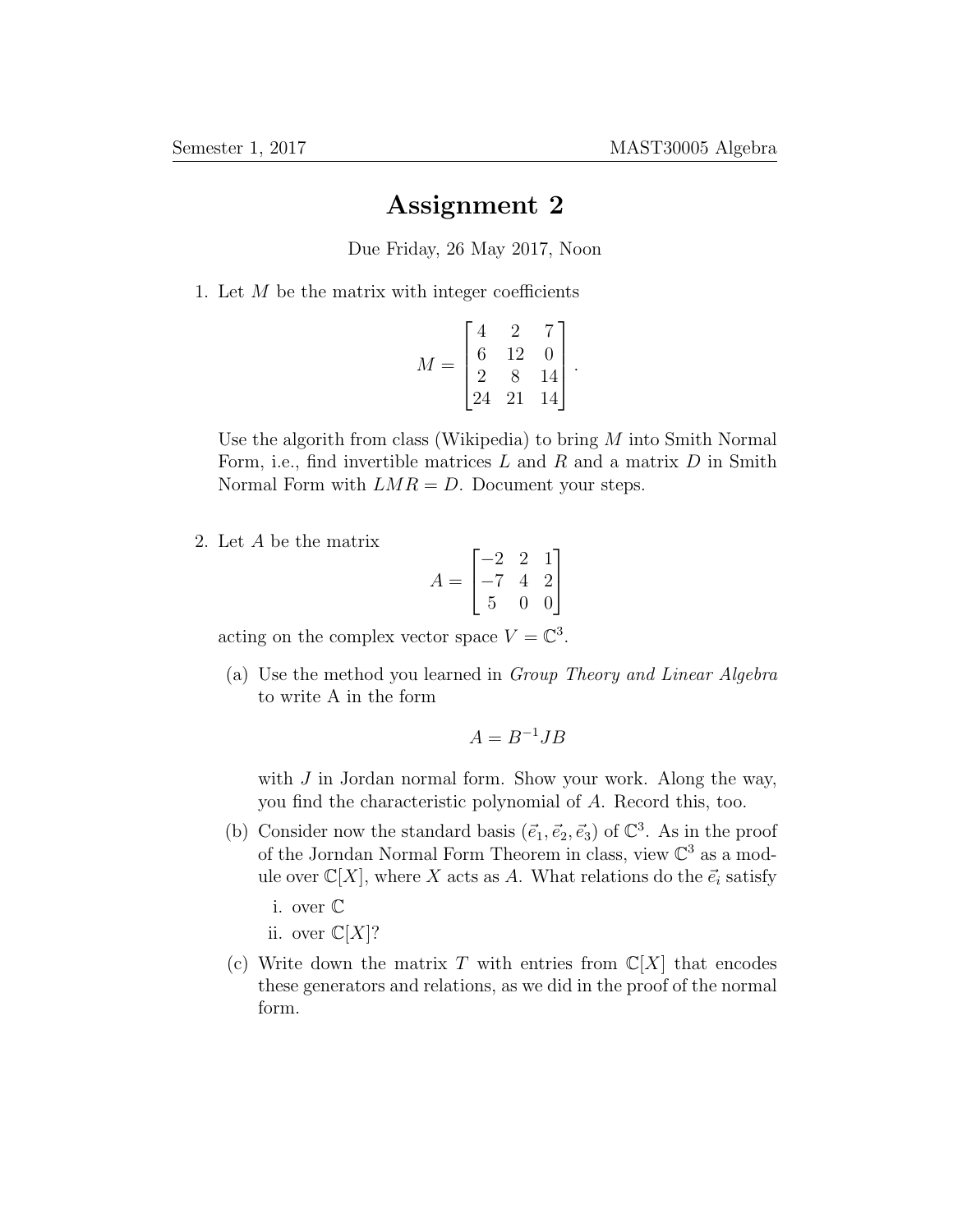(d) Now bring T into Smith Normal Form, documenting each step and keeping track also of the matrices  $L$  and  $R$ , where

$$
LTR = D.
$$

- (e) Work out the details of how the equation  $LTR = D$  encodes the Jordan Normal Form for A. In particular, what was the meaning of  $R$ , and how does it relate to the base change matrix  $B$  of part (a)?
- (f) How many generators (at least) to you need to generate  $V$  as a module over
	- i. the complex numbers?
	- ii. the polynomial ring  $\mathbb{C}[X]$ ?
- 3. Let  $\alpha = \cos(15^{\circ}).$ 
	- (a) Using the addition formulas for sine and cosine, find the irreducible polynomial of  $\alpha$  over  $\mathbb{Q}$ .
	- (b) Show that the irreducible polynomial for  $\alpha^2$  over  $\mathbb Q$  has degree two.
	- (c) From here, argue that  $cos(15^\circ)$  is constructible.
	- (d) Assume now that cos(45◦ ) has already been constructed. (How?) Find the irreducible polynomial of  $cos(15^\circ)$  over  $\mathbb{Q}[cos(45^\circ)]$ .
	- (e) Translate (d) into a step by step construction, using straight-edge and compass, of a 15◦ angle from an already constructed 45◦ angle.
	- (f) Translate (a) (c) into a construction of a 15 $\degree$  angle from scratch (starting with two arbitrary distinct points in the plane).
	- (g) Write each of the above field extensions

$$
\mathbb{Q} \quad \subset \quad \mathbb{Q}[cos(45^{\circ})] \tag{1}
$$

$$
\mathbb{Q} \quad \subset \quad \mathbb{Q}[cos(15^{\circ})] \tag{2}
$$

$$
\mathbb{Q} \quad \subset \quad \mathbb{Q}[cos^2(15^\circ)] \tag{3}
$$

$$
\mathbb{Q}[cos(45^\circ)] \quad \subset \quad \mathbb{Q}[cos(15^\circ)] \tag{4}
$$

$$
\mathbb{Q}[\cos^2(15^\circ)] \quad \subset \quad \mathbb{Q}[\cos(15^\circ)] \tag{5}
$$

as quotient of the polynomial ring over the smaller field.